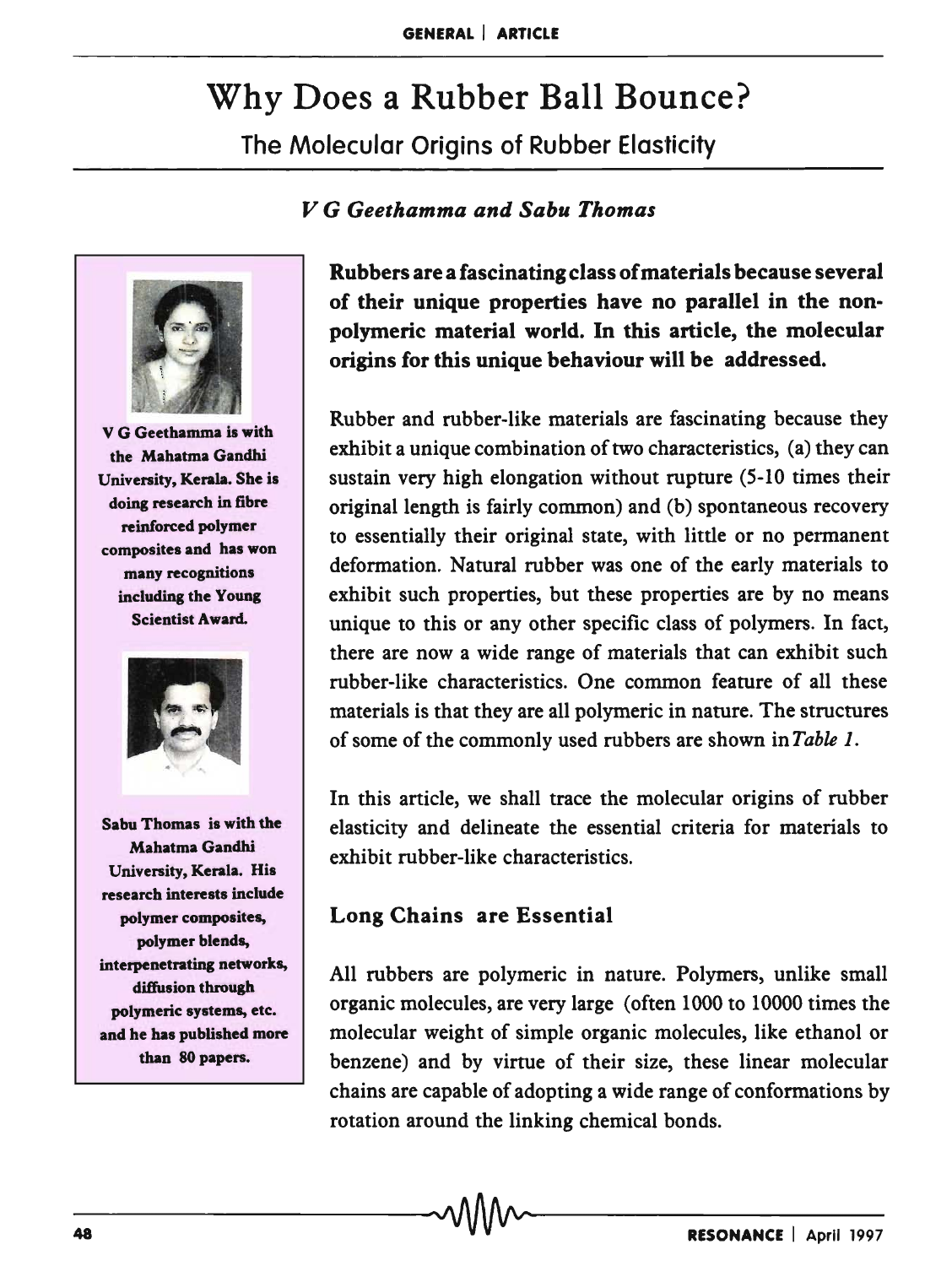| <b>Rubber</b>                      | Structure                                                                                           | $Tg$ (°C) |
|------------------------------------|-----------------------------------------------------------------------------------------------------|-----------|
| Nitrile rubber                     | $-CH_2$ $ CH_3$ $+$ $CH_4$ $ CH_2$ $CH_3$ $ CH_4$ $+$ $CH_4$ $+$ $CH_2$ $+$                         | $-40$     |
| <b>Styrene butadiene</b><br>rubber | -CH2 CH2 CH2 CH=CH CH2 )                                                                            | $-50$     |
| Chloroprene rubber                 | ${C}H_{Z}$ $C}H=$<br>$CH_2$ <sub><math>\pi</math></sub>                                             | $-50$     |
| <b>EPDM</b>                        | <del>( CH2 CH<sub>2</sub> )<sub>x</sub> ( CH<sub>2</sub> CH<sub>3</sub> )y</del><br>CH <sub>3</sub> | $-55$     |
| Natural rubber                     | CH <sub>3</sub>                                                                                     | $-73$     |
| <b>Butyl</b> rubber                | $CH_{Z}$<br>PX CH2 C-CH CH27                                                                        | $-73$     |
| Cis-butadiene rubber               | 方                                                                                                   | $-100$    |
| Silicone rubber                    | CH <sub>3</sub>                                                                                     | $-127$    |

Table 1 Effect of chemical structure on Tg of various rubbers.

# Flexibility of the Polymer Chains

The presence of long polymer chains is essential, but certainly not sufficient for the material to exhibit rubber elasticity. A further important criterion is that the polymer chain segments should have sufficient conformational mobility at the desired temperature of use, typically at ambient temperatures. This suggests, firstly, that the sample should contain a fairly significant fraction of amorphous regions, and more importantly, its glass transition temperature  $(Tg)$  should be significantly lower than the ambient temperature, typically 50-60 degrees lower (note that most of the polymers listed in *table* 1 meet these criteria). Glass transition temperature is characteristic of amorphous polymers (or amorphous regions of a semicrystalline polymer) and may be defined as the temperature at which the onset of

Glass transition temperature may be defined as the temperature at which the onset of segmental motion occurs.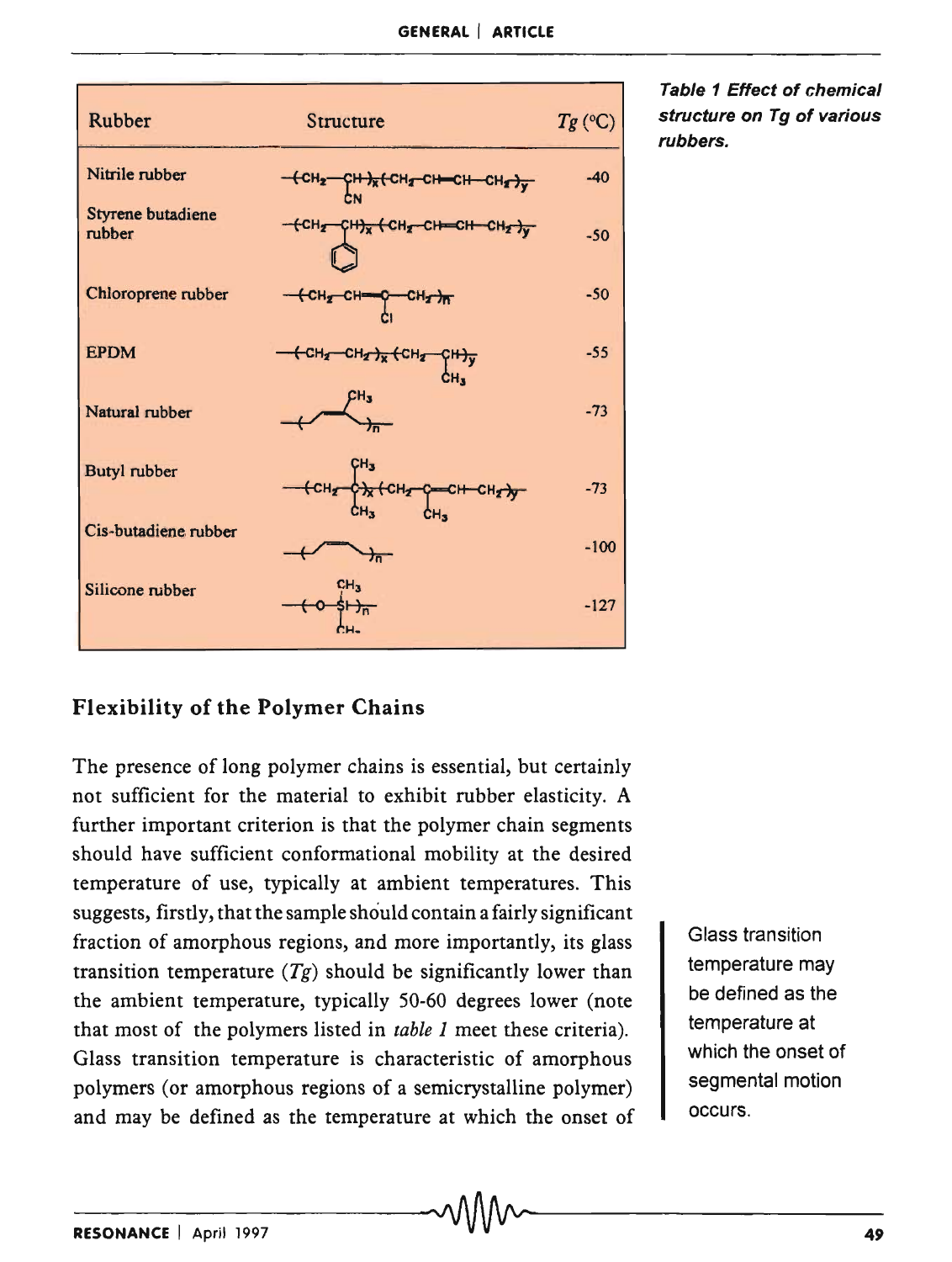#### **Box 1**

Plasticizers are medium sized organic molecules, typically esters of carboxylic acids or phosphoric acids, that are used to make polymers plastic i.e., soft and pliable; in other words lower the glass transition temperature. One of the most commonly used plasticizer is dioctyl phthalate (DOT), which is actually the 2-ethylhexyl diester of phthalic acid.



DOT

A majority of the plasticizers manufactured (>70%) is used in polyvinyl chloride (PVC) formulations, to bring down its processing temperature and also to transform PVC from its hard, brittle state (as in PVC pipes used in plumbing) to a soft and flexible form as in vinyl sheets (used in vinyl table covers).

> segmental motion occurs, i.e., long segments of the polymer backbone acquire adequate mobility to rearrange on application of any kind of stress. Macroscopically, an amorphous polymeric material becomes soft and rubbery above *Tg,* while it is hard and often brittle below it. So, in principle, all polymers are capable of exhibiting rubbery behaviour, provided the temperature is appropriately selected. Alternatively, a plasticizer can be used to bring down its *Tg* to the desired temperature *(seeBox 1).*

> An additional structural feature that is important is the inherent conformational flexibility, i.e., the fraction of the total backbone chemical bonds that possess rotational freedom, implying that the barriers to rotation should be surmountable at a reasonable temperature prior to its chemical degradation. This, of course, is easily achieved in polymer molecules that are largely made up of C-C, C-O or Si-O single bonds. Bulky substituents on the polymer backbone are generally detrimental, as they would increase the barriers to rotation.

# **Crosslinkability**

In addition to the two characteristics mentioned above, a further important requirement is the ability of the polymeric system to In addition to the two characteristics mentioned above, a further<br>important requirement is the ability of the polymeric system to<br>RESONANCE | April 1997

Crosslinking is the process by which the individual polymer molecules (or chains) are linked together by chemical bonds or strong noncovalent interactions.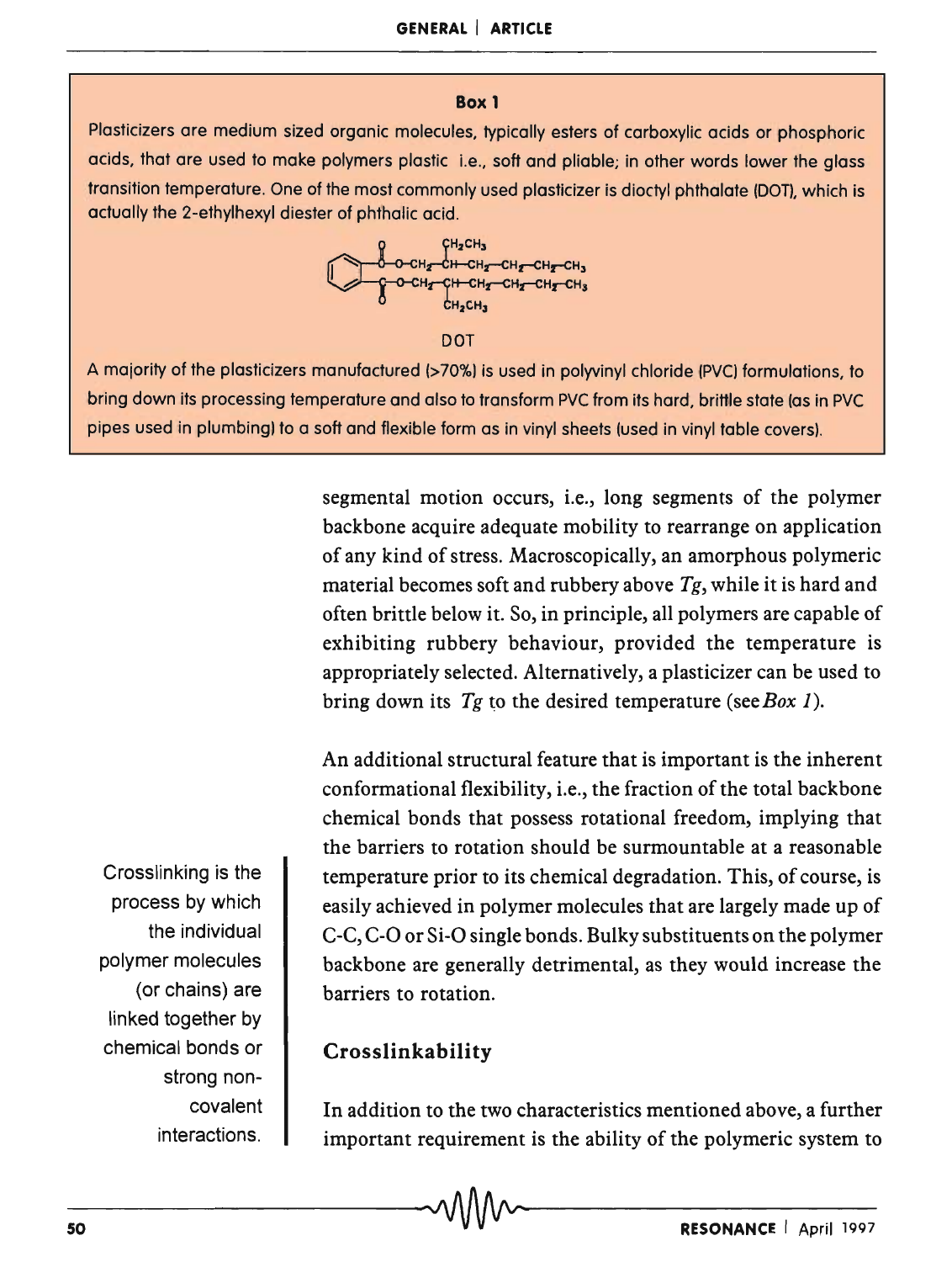undergo *crosslinking.* Crosslinking is the process by which the individual polymer molecules (or chains) are linked together by chemical bonds or strong non-covalent interactions like, hydrogen-bonds. The presence of unsaturation in natural rubber, cis-poly(l,4-isoprene), provides the necessary reactive functionality for further reaction to generate chemical crosslinks. A process that is most often used in natural rubber that creates such crosslinks, is called *vulcanization.*<sup>l</sup>

This kind of crosslinking is essential to impart the second of the two characteristics of rubber, namely, spontaneous retraction. In an un-crosslinked system, when a stress is applied the chains will indeed straighten out (as shown in *Figure* 1), but at higher elongation they will slip past each other and would result in an irreversible deformation of the sample.

In a crosslinked system, on the other hand, this slippage is arrested by the presence of crosslinks that hold all the polymer chains in the sample together. Thus, when the stress is removed, the sample would retract to its original state. While crosslinking is essential, it is also critical that the right amount of it be present to impart ideal rubber characteristics. In other words, the polymer segments in between the crosslink junctions should be sufficiently long to permit chain reorganization on application of stress. Typically, crosslinking conditions employed for rubber ensure that, on an average, one out of every 50 -100 repeat (monomer) units, say in natural rubber, is involved in forming the interchain crosslinks. At higher crosslink densities, the extension of



1 The chemistry of vulcanization is explained in the accompanying article.

Figure 1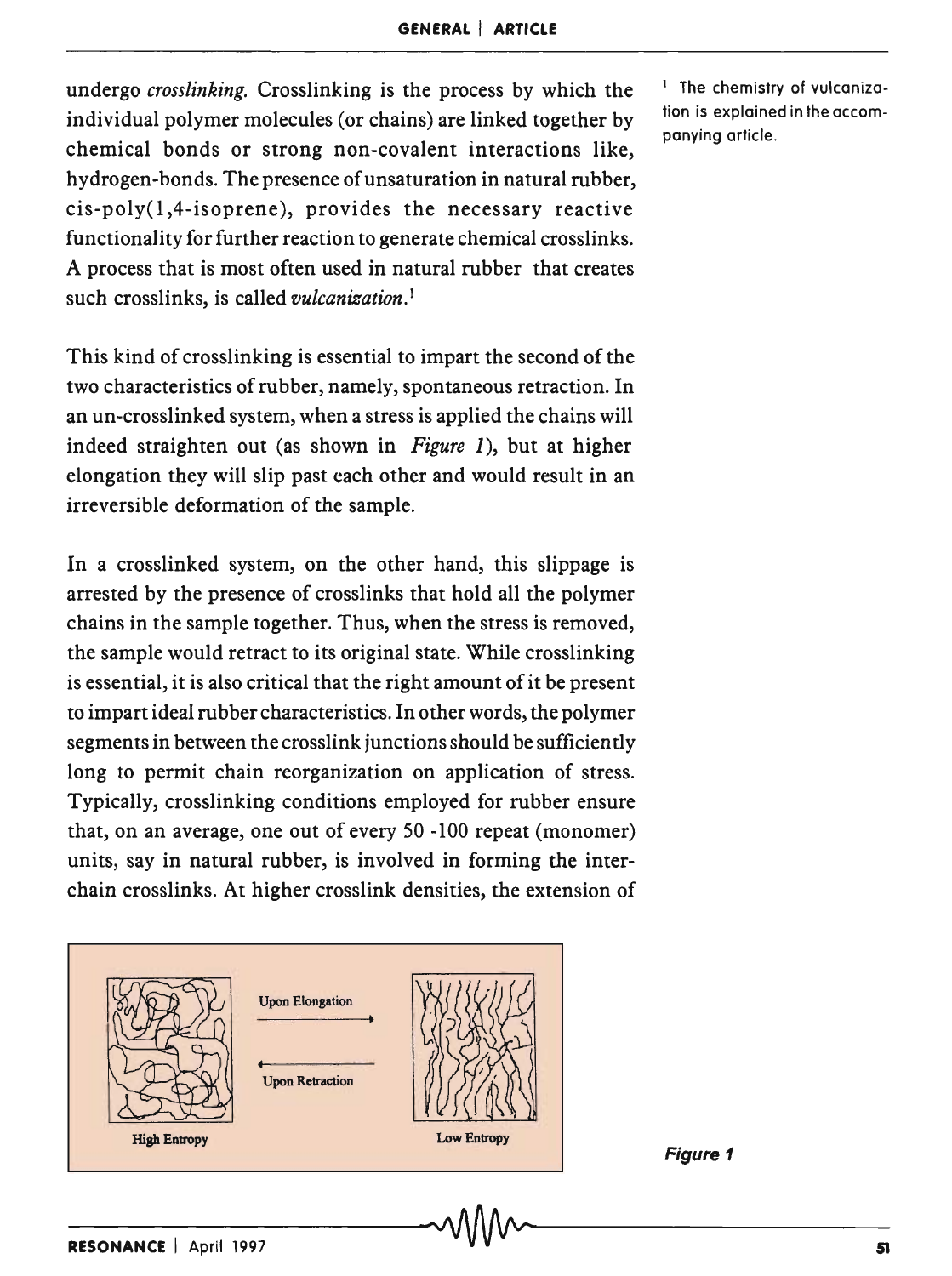**Thermoplastic** elastomers possess elastomeric properties at ambient temperatures, but can be made to flow at higher temperatures.

the rubber would be greatly reduced and eventually at very high crosslink densities it would no longer possess any elongation. At this point it will essentially behave like any other thermoset resins, such as Bakelite. Unlike natural rubber based elastomers, which once crosslinked do not retain their liquid-like flow property, there exists a class of so-called segmented block copolymer (commonly based on polyurethanes) which possess elastomeric properties at ambient temperatures, but at the same time can be made to flow at higher temperatures (implying that they are melt processable). This class of materials are called *thermoplastic elastomers,* of which the most popular is the one based on polyurethanes and goes by the trade name *Spandex.* In such elastomers, there are no chemical crosslinks, but only those based on strong hydrogen-bonds (between the urethane -NH-CO-O- segments) that do not give way at ambient temperatures but are easily broken at higher temperatures.

# The Underlying Thermodynamic Principles

Early experiments had shown that when elongation of rubber is done rapidly (almost adiabatically), it causes the temperature of the rubber to rise, suggesting exothermicity *(seeBox 2).* 

In general, the change in internal energy  $dE$  accompanying the stretching of an elastic body can be equated to the work done

#### Box 2

Hold a rubber band in contact with your lips and stretch it in one swift and rapid motion. Your lips will serve as a highly sensitive thermometer and sense the rise in temperature, although the temperature rise is rather small and often much less than a degree. You may also be surprised to learn that this is one of the experiments carried out by John Gough, almost 200 years ago (1806), based on which he postulated some of the first conjectures on elasticity of rubber. Later. many well known giants like Lord Kelvin, Clausius and Joule carried out more precise experiments which laid the thermodynamic foundations for rubber elasticity. The molecular level understanding, however, had to wait much longer, almost till the 1930's when the concept of large polymeric molecules became accepted.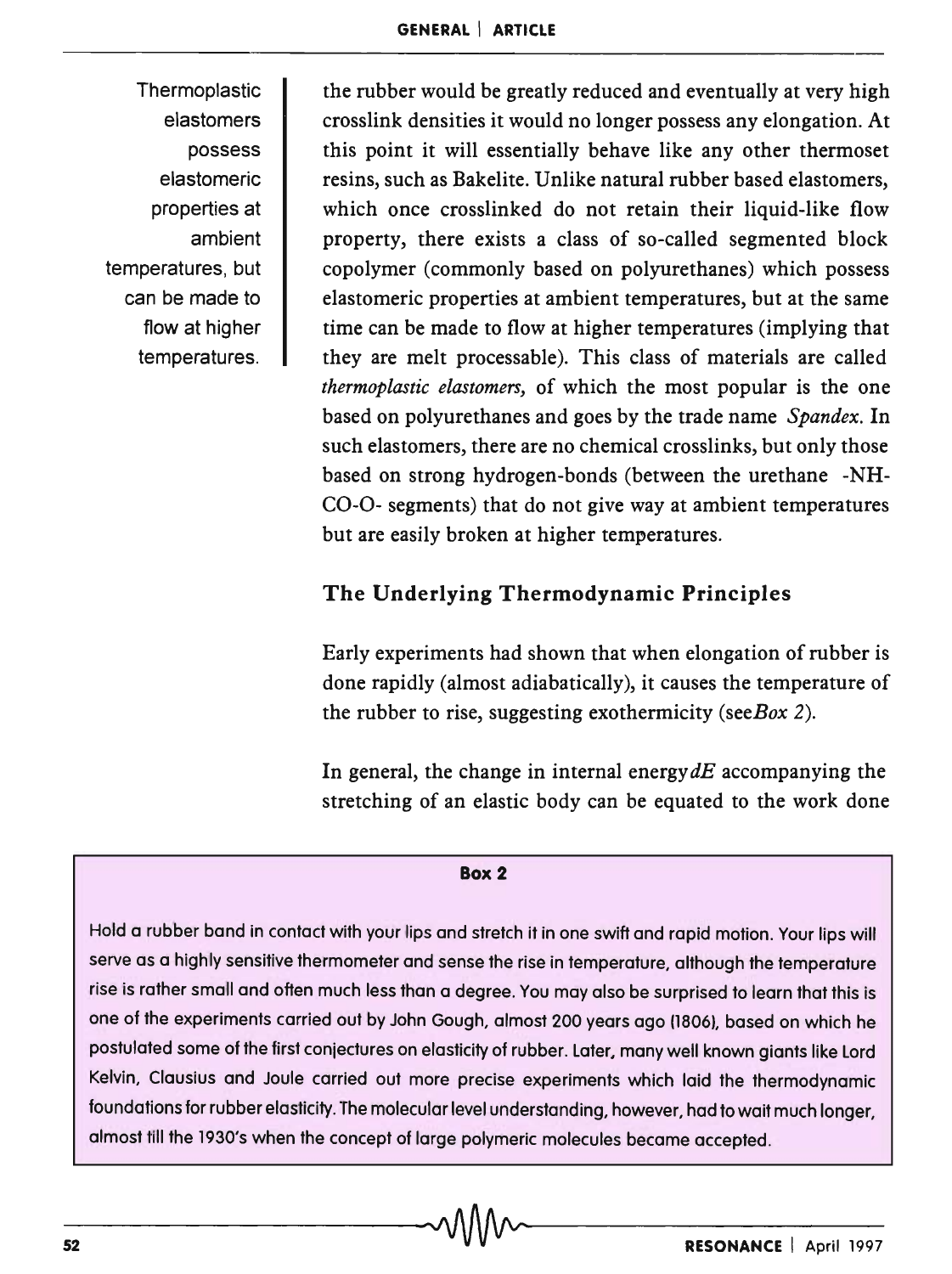*dW* and the heat absorbed or expelled by the body, in the following fashion.

$$
dE = dQ - dW
$$

The exothermicity *(dQ)* can hence arise from either or both of the terms dW and dE. More accurate experiments done later have unequivocally shown that there is essentially no change in the internal energy of the rubber (up to a certain elongation of about 300%) and that the exothermicity is essentially equal to the work done on the system in elongating it. Under these circumstances, the retraction of rubber may be stated to have its origin only in the entropy change. This is indeed the case as stretching of rubber causes a greater ordering of the polymer chains (see *Figure 1*) and hence its entropy decreases (i.e.,  $\Delta S$  is negative). At a molecular level, stretched polymer chains can sample a much smaller number of possible chain conformations, and hence have a lower conformational entropy. Thus, the elasticity of rubber can be solely attributed to the unfavorable change in its entropy and hence it exhibits an *entropically derived elasticity.* At much higher extensions, the polymer chains actually arrange themselves close enough to cause crystallization, and under these circumstances the internal energy  $(E)$  actually decreases, causing a further rapid increase in exothermicity. At room temperature, on releasing the applied stress, the crystallites melt and the original state is recovered.

#### Bounce of a Rubber Ball?

Consider dropping a rubber ball on a hard surface. When it hits the ground, the stress due to the impact causes the molecules of rubber to deform or reorganize. Thus, work is done on the system. This work is either completely or partially transformed into potential energy of strain, and the ball is in a state of strain. When the external forces are withdrawn the molecules will retract partially or completely to its original state. Then the stored potential energy is recovered in the form of external work, i.e., bouncing.

The elasticity of rubber can be solely attributed to the unfavourable change in its entropy and hence it may possess an entropically derived elasticity.